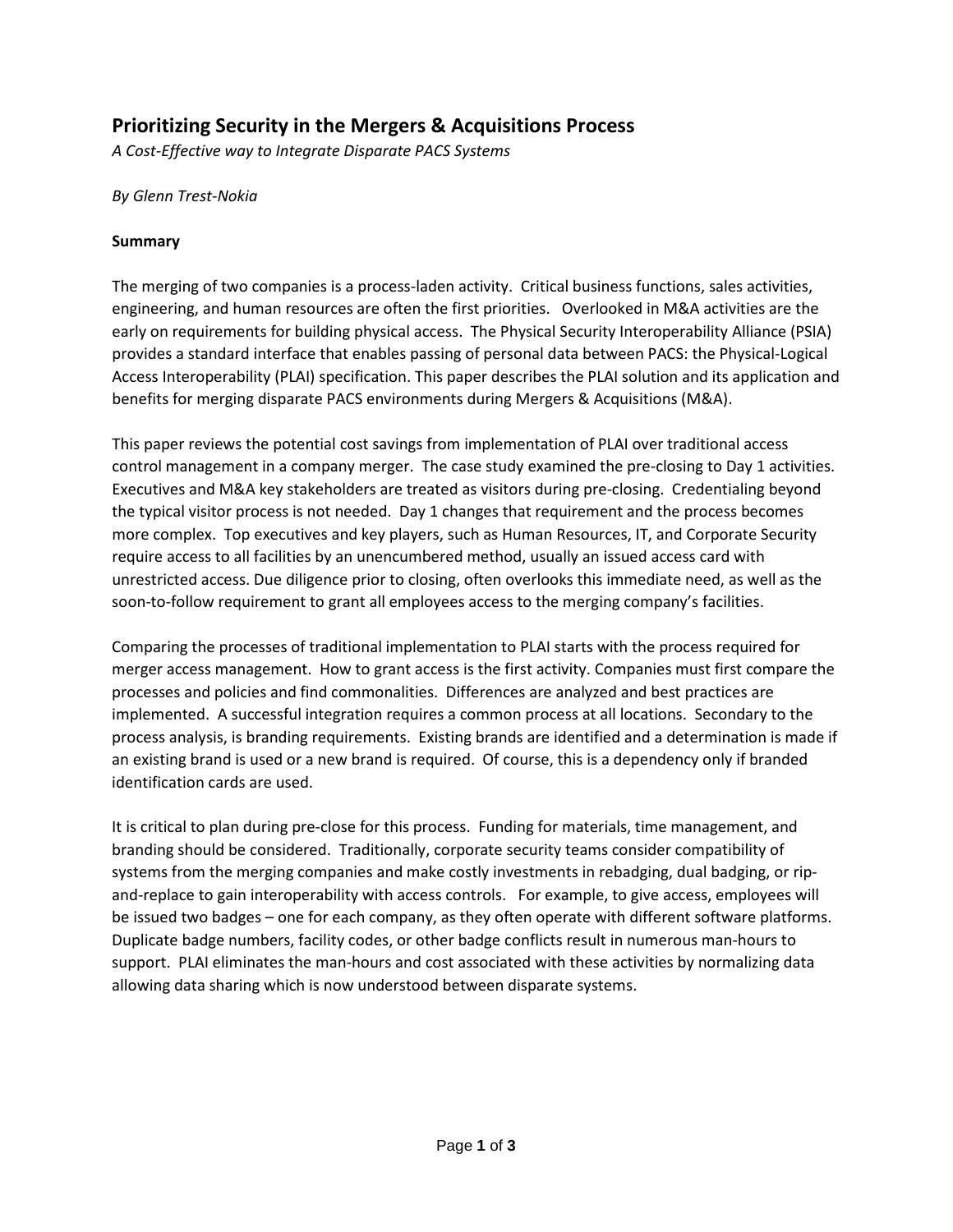## **The Case Study**

In 2016, Nokia purchased Alcatel-Lucent and merged the two global telecom companies. The activities for Day 1 were most prevalent in the United States. Nokia relied on a Lenel physical access control system (PACS), where Alcatel-Lucent exclusively used an AMAG PACS. These two systems are not interoperable. It was important to have credentialing available on Day 1 allowing employees from each organization access to the two companies' buildings. Due diligence activities began in advance of the closing and Day 1. Corporate security teams worked to determine the requirements for access sustainability.

The compatibility process began with a PACs system inventory. It was critical to understand the software configurations including system version, patches, and database structure. The first challenge was discovered, with two different physical access control (PACS) software systems at each company– Lenel and AMAG.

The PACs hardware was examined next. The challenge was to determine access compatibility with card readers and access cards. Both companies were using HID Wiegand card readers. However, the card formatting was different. One used a 27 bit card and the other a 35 bit card. To enable the cards on the disparate systems, manual programming was required.

The final step of the due diligence was a thorough examination of the cardholder data within both systems. With employees and external contractor staff, approximately 18,000 cardholder badges existed. These card holders were managed by eight different badging locations. Both companies had established policies for badging in place, but they engaged much different rules for access. One company relied on general access to all locations in North America, while the other relied on "asneeded" access away from the employee's home location.

Data accuracy was very good on both sides, but only one of the companies relied on an authoritative Active Directory to manage the on-boarding and off-boarding activities of the PACs. The company without connectivity to the Active Directory relied on a manual process for on-boarding and offboarding, coordinated with its HR department.

The system due diligence determined limited options for badging. A decision was made to program both access cards to the opposing systems. Rebranding of the Alcatel-Lucent cards was accomplished by using an adhesive laminate, but programming required manual data input of the 18,000 cardholders. A matrix of criticality was applied to determine the waves of programming, but eventually all cardholders required a level of manual programming.

With no combined authoritative source, Nokia relied on PAC database reliability and/or interaction with cardholders for data. Names, card numbers, and company identification numbers were used for PACs authorization. Nokia experienced data failures which resulted in card conflicts and unauthorized users. This was only remedied with end-user involvement, which leads to concerns about Corporate Security's quality standards.